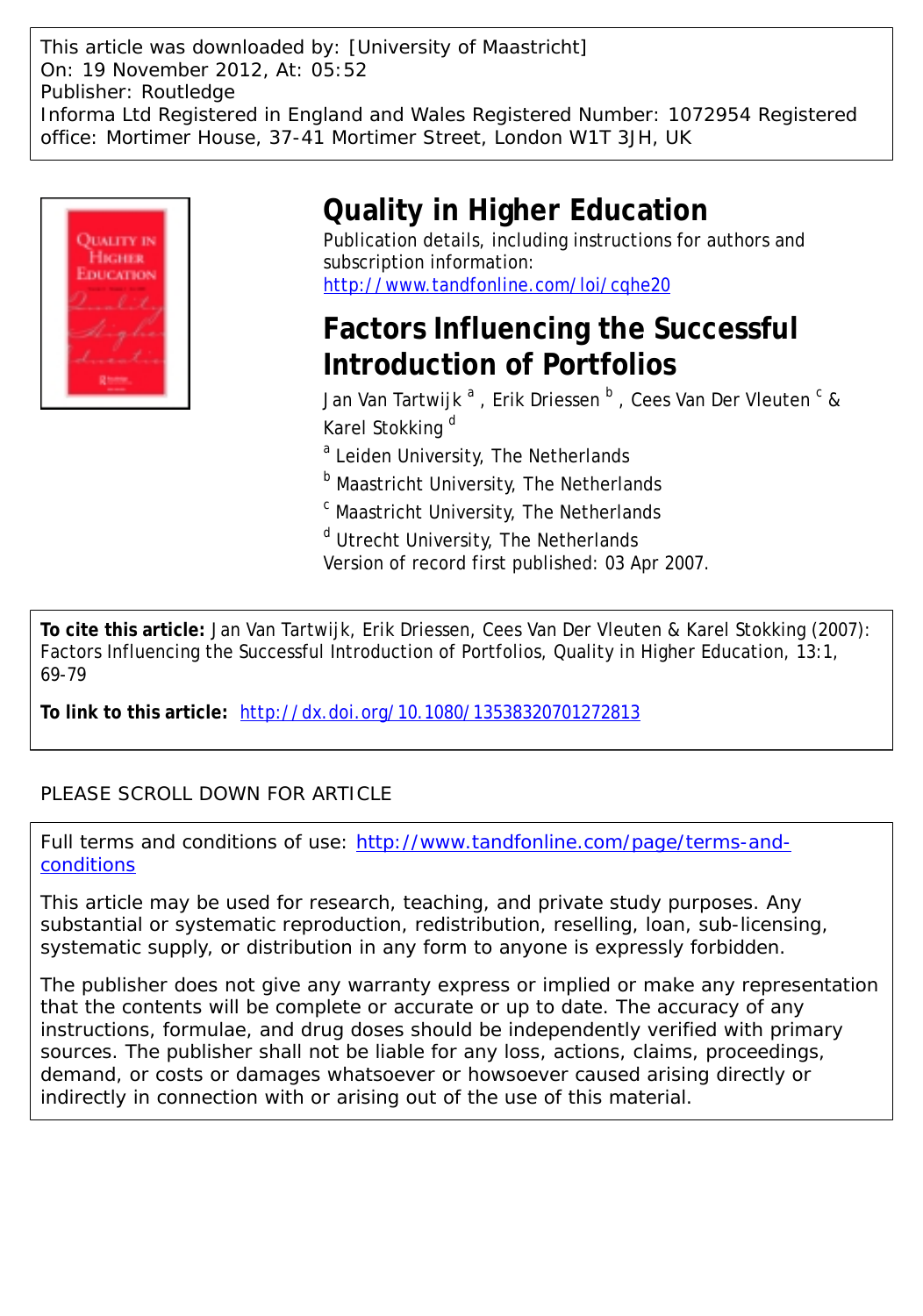# Factors Influencing the Successful Introduction of Portfolios

## JAN VAN TARTWIJK\*, ERIK DRIESSEN, CEES VAN DER VLEUTEN & KAREL STOKKING

*Leiden University, The Netherlands; Maastricht University, The Netherlands; Maastricht University, The Netherlands; Utrecht University, The Netherlands*

ABSTRACT *Factors influencing the successful introduction of portfolios are described. A portfolio is a purposeful collection of all kinds of documents and other artefacts that together give an impression of how tasks were fulfilled and how competence has developed. A portfolio can also contain reflections and plans for future development. Although portfolios are often promoted as valuable instruments in innovative educational practices, the introduction of portfolios in everyday education often leads to disappointment. Factors that influence the success of the introduction of portfolios are the match between the purpose of using a portfolio and the portfolio content and structure; the educational configuration in which the portfolio is introduced; the support of teachers, students and educational leaders; and the availability of an adequate infrastructure.*

Keywords: Portfolio; educational change; portfolio introduction; portfolio purposes; competence-oriented education

#### **Introduction**

The word 'portfolio' originally has the meaning of a portable case for keeping, usually without folding, loose sheets of papers, drawings or photographs (Lyons, 1998). Traditionally, artists, architects and designers compile portfolios that give an impression of their work, with the aim of convincing prospective customers of its quality. In the last 20 years, the use of portfolios has gained popularity in higher education (Keesen *et al.*, 1996, Wright *et al*., 1999; Davis *et al*., 2001; Baume & Yorke, 2002). However, experiences with the actual introduction of portfolios have frequently been disappointing (Koretz, 1998; Pearson & Haywood, 2004).

At least three factors influence the successful introduction of portfolios. The first factor is concerned with the match between the goals that portfolios are supposed to help realise, and their content and structure. In the last 20 years, the use of portfolios has been proposed to attain various educational goals. As a consequence, the content and structure of portfolios has diversified. Originally, portfolios were suggested as instruments that could be used to assess skills and competencies where traditional assessment instruments are not valid (Bird, 1990). These portfolios contained a purposeful collection of documents and

<sup>\*</sup>Corresponding author. Leiden University, ICLON—Graduate School of Teaching, P.O. Box 9555, NL-2300 RB Leiden, The Netherlands. Email: jtartwijk@iclon.leidenuniv.nl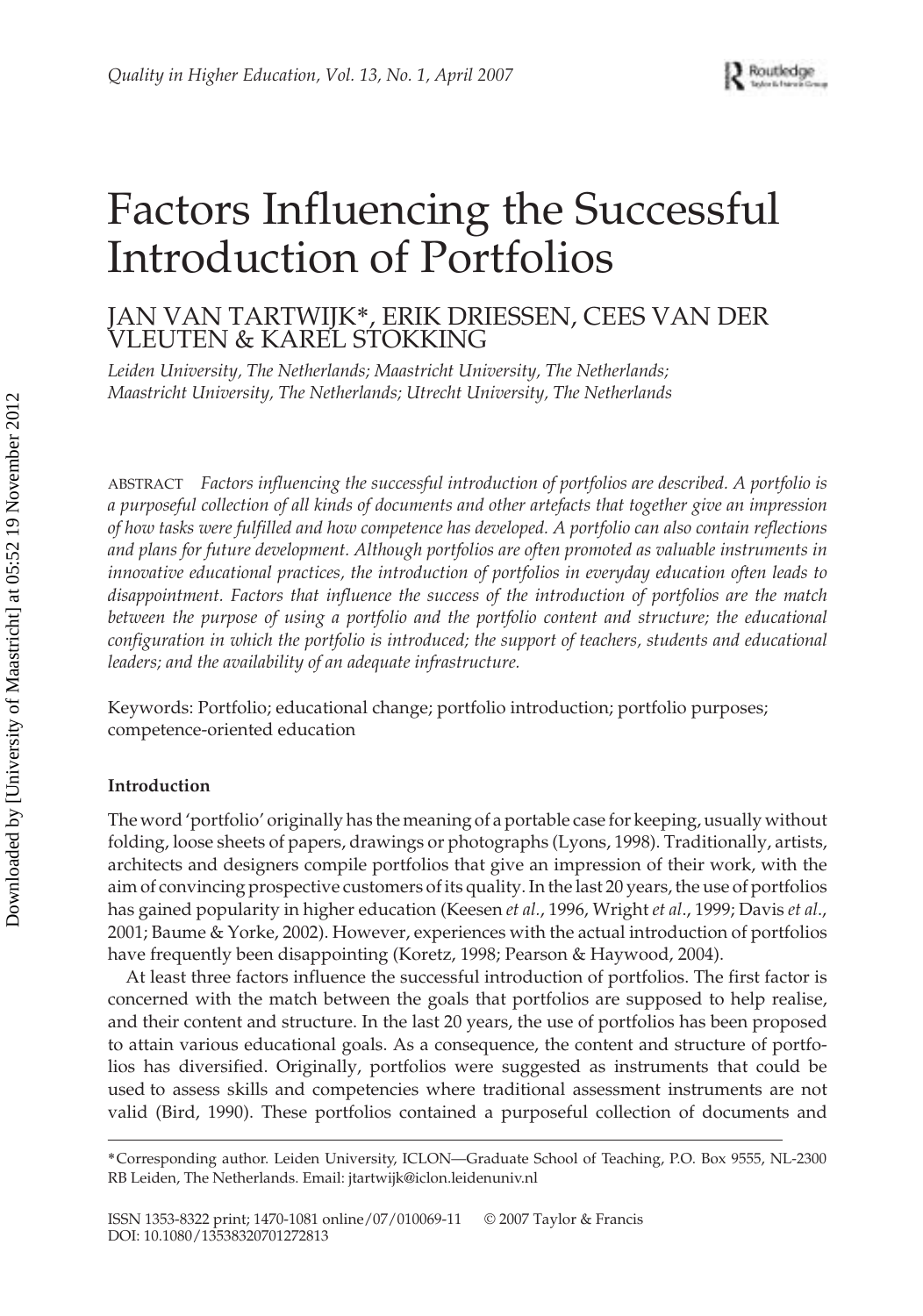other artefacts that together give an impression of how tasks were fulfilled and competence had developed. Compared to other assessment instruments, such as assessment-centre procedures and low-inference observation schedules tied to lists of competencies, these portfolios provided a new opportunity for assessors to see how the person compiling the portfolio performs in authentic contexts and to take account of the limitations and opportunities that such varying contexts provide (Edgerton *et al*., 1991; Shulman, 1998). In the years following its introduction as an instrument for assessment, portfolios were promoted for other educational purposes as well. First, portfolios were advocated as an instrument for stimulating reflection (Wade & Yarbrough, 1996; Spandel, 1997; Driessen *et al.*, 2005). Reflection can be defined as the mental process of trying to structure or restructure an experience, a problem, or existing knowledge (Korthagen *et al*., 2001). Learners need cognitive tools like refection to be able to understand their development (Klenowski, 2002) and plan their learning (Korthagen *et al.*, 2001). Developing a portfolio can stimulate reflection because collecting work samples, evaluations and other types of illustrative artefacts require people to look back at what they have done and analyse what they have accomplished. Reflective thinking is also stimulated, simply because often people developing a portfolio are asked to write reflections and include them in their portfolios. Examples of such written reflections included in portfolios are reflective journals or diaries (Snadden *et al.*, 1999), reflective essays (Wade & Yarbrough, 1996), mission statements and self evaluations (Seldin, 1997). Second, the portfolio was promoted as an instrument to support the planning and monitoring of professional development (Järvinen & Kohonen, 1995). To realise this goal, written learning objectives and development plans were included in portfolios (Mathers *et al*., 1999; Snadden *et al*., 1999; Oermann, 2002). A consequence of the increased educational multi-functionality of portfolios is that the label portfolio refers to a broad range of instruments nowadays. Educational developers and managers that want to purchase a portfolio system or design one themselves, can easily get lost while they try to find their way in a forest of goals and portfolio content. Students and teachers trying to use a portfolio very often have no clear idea as to exactly which goals the portfolio is supposed to help them attain and how they should proceed to achieve those goals (Carroll *et al*., 1996; Anderson & DeMeulle, 1998; Darling, 2001).

A second factor influencing the success of the introduction of portfolios regards the learning environment in which portfolios are used. Portfolios are embraced by a growing number of schools and universities as an instrument that will help them implement innovative educational practices that are given labels such as lifelong learning, situated learning, authentic learning, self-directed learning, and competence-based education. In theory, in these innovative educational practices learning environments are to be realised in which students are challenged and stimulated to act as active and self-directed learners, and in which they acquire new knowledge and skills in the context of authentic, complex task situations (Elshout-Mohr *et al*., 2002). In such learning environments, portfolios have great potential as instruments for assessment that take the authentic context into account, and as instruments that stimulate reflection and facilitate the systematic planning of learning. In practice, however, the new learning environments are not fully implemented. As a consequence portfolios are often used in learning environments for which they are less suited (Driessen *et al*., 2005).

A third factor influencing the success of portfolios has to do with the context of their introduction. Very often, portfolios are introduced as part of major educational innovations in which new educational practices are introduced. These innovations mean that teachers and students have to change their routines: for instance, from lecturing and listening to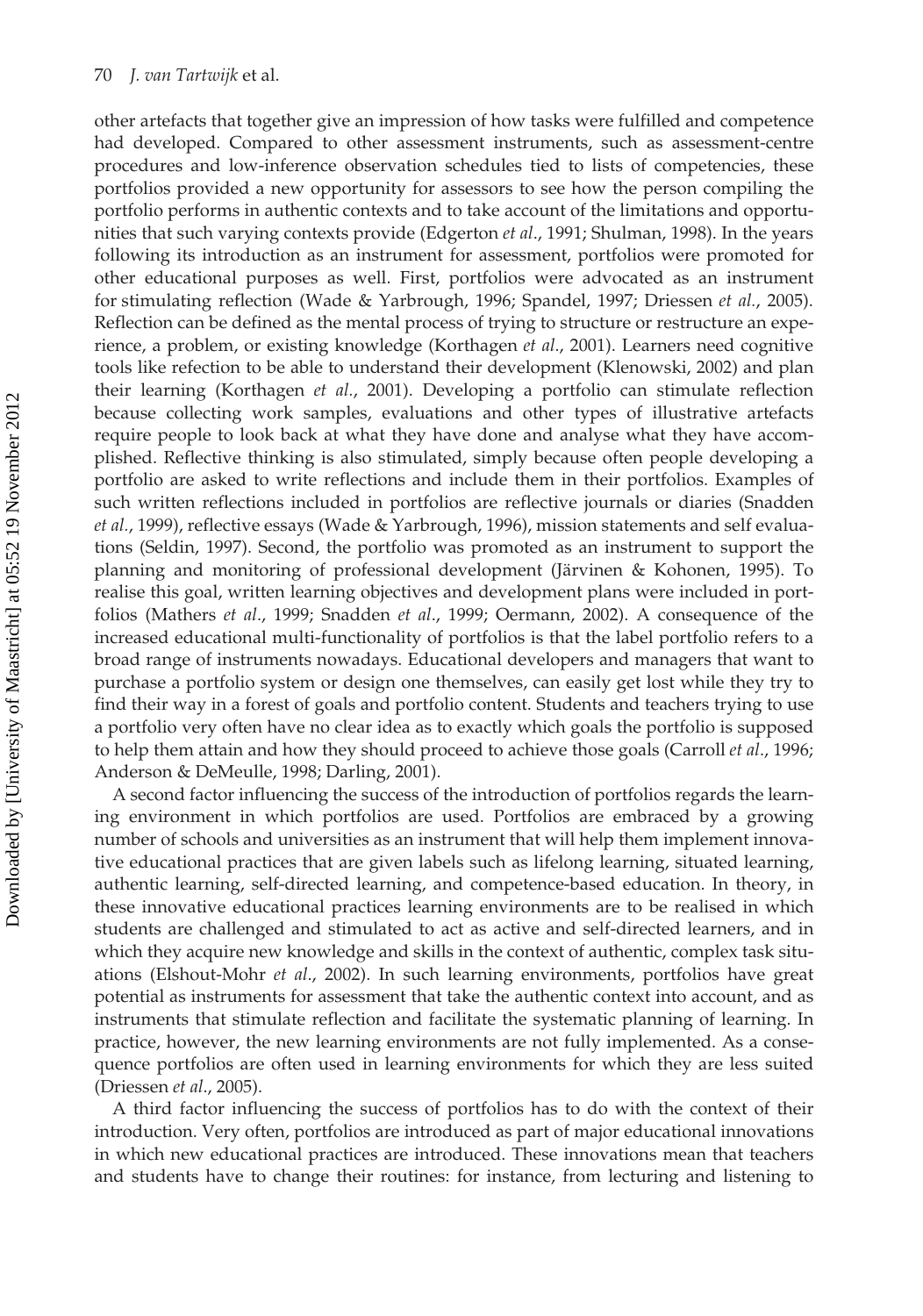coaching and self-directed learning. Resistance to such a change of routines is easily projected onto the portfolio as one of the most visible symbols of such innovations.

In this article, the available literature is used to catalogue the main obstacles for a successful introduction of portfolios in education. Solutions will be suggested by answering three questions: How should the content and structure of a portfolio vary with the intended purposes? When is it functional to work with a portfolio? What conditions must be met to facilitate successful implementation of a portfolio in higher education?

#### **How should the content and structure of portfolios vary with the intended purposes?**

Portfolios have been advocated as instruments for assessment, stimulating reflection and monitoring and planning the development of competence. This has had consequences for the content and structure of portfolios. An example of a portfolio that is only intended for assessment purposes is described by Peterson (1995). This portfolio, Peterson prefers to refer to it as 'dossier', only holds documents or other artefacts with which someone can show competence presented in a pre-structured format. An example of a portfolio aimed at stimulating reflection is described by Driessen *et al*. (2003). Written reflections have a central place in this portfolio. Documents and artefacts are primarily used to underpin these reflections. Snadden and Thomas (1998) describe a portfolio that is (also) used for tracking progress and plan future development. This portfolio contains, amongst others, descriptions of routine experiences and learning plans.

Because portfolios can differ so much, Spandel (1997) compared the introduction of a portfolio in education with buying shoes: 'One size does not fit all and the best choice depends on purpose'. With this analogy, Spandel criticised the practice that very often portfolios are adopted by schools or universities without first carefully scrutinising whether the structure and content of the portfolio that are to be used match the educational goals that portfolios are supposed to help realise.

This means that, after answering the question whether it is functional to work with a portfolio, the next problem is how to design or select a portfolio that fits the intended purpose (Wolf & Dietz, 1998). Portfolios tailored to one particular school or university and working perfectly in that context, may be unfit for other schools or universities. This problem is even more obvious when schools and universities purchase electronic portfolio systems that are built by software companies. Very often these companies have specific educational purposes in mind. For instance, the purposes of the school or university that was their partner in the development of the portfolio system. However, those are not necessarily the purposes for which other schools or universities want to use a portfolio.

How a portfolio can be critically scrutinised to establish its suitability is illustrated by the triangle depicted in Figure 1. The triangle enables the location of a portfolio in different positions in accordance with its principal objectives.

A portfolio can be used for a combination of goals. When working with portfolios is intended to help realise such a combination of goals, its position on the triangle will shift towards the centre as the weight should be more equally distributed over evidence, overviews and reflections. In practise, most portfolios are not located in one of the extreme corners of this triangle.

A controversial issue in the literature on the use of portfolios in education is the use of one portfolio for both assessment and reflection (Snyder *et al.*, 1998; Wolf & Dietz, 1998; Tigelaar *et al.*, 2004). An argument against combining these goals is that assessment can jeopardise the quality of reflection, thereby reducing the portfolio's effectiveness for coaching purposes.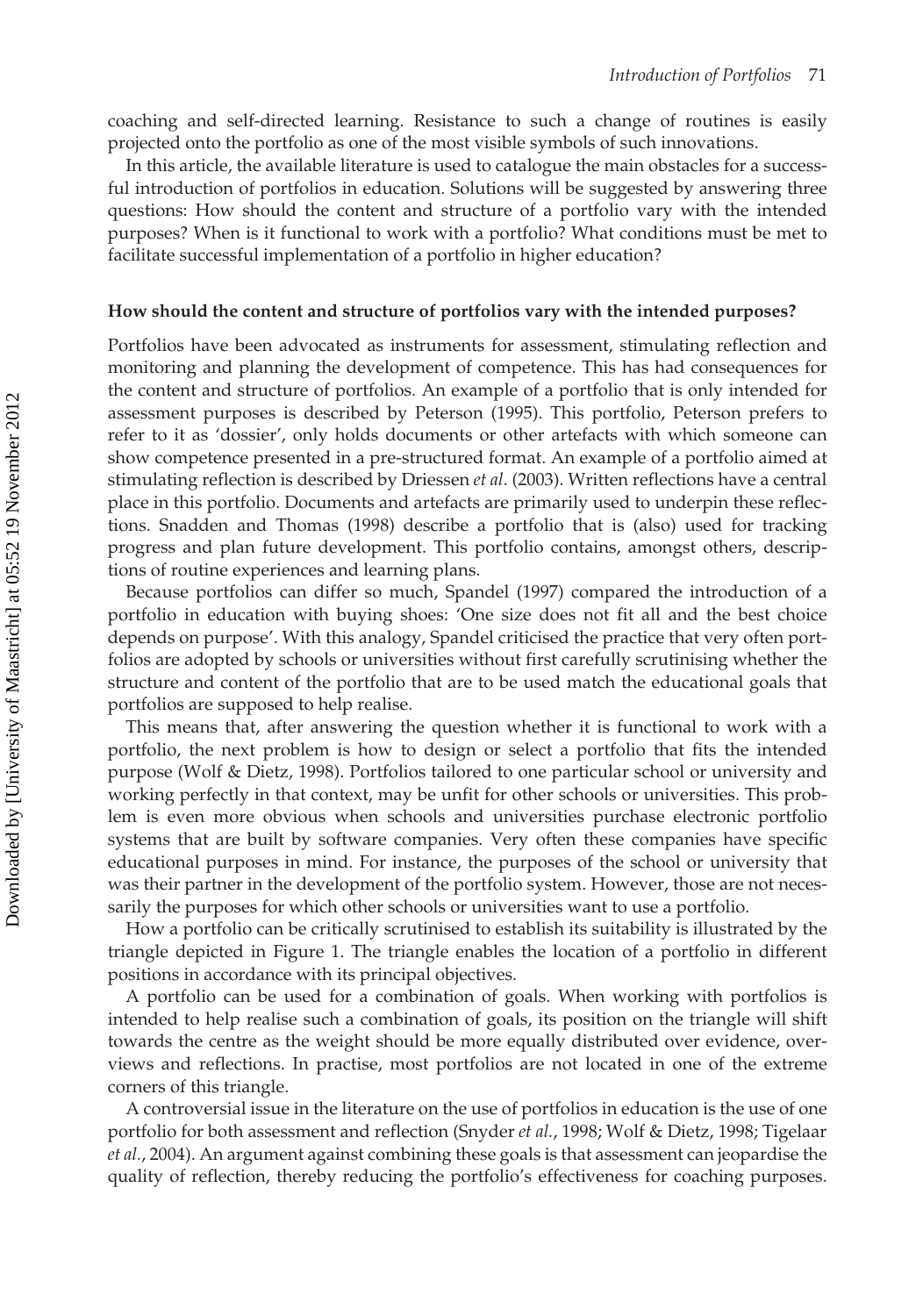

FIGURE 1. Purposes and content of portfolios

Reflection can be hampered because students may be reluctant to show their less successful efforts at specific tasks and reflect on what they can do to improve, if they run the risk that showing the less successful effort will turn against them in an assessment situation. A counter argument is that assessment directs the activities of students (Frederikson, 1984; van der Vleuten *et al.*, 2000), implying that when the portfolio is not assessed, students are less likely to invest time in compiling one. In a discussion about this dilemma, Snyder and his colleagues wrote that: 'The tension between assessment for support and assessment for high stakes decision making will never disappear. Still, that tension is constructively dealt with daily by teacher educators throughout the nation' (Snyder *et al.*, 1998, p. 59). Striking the right balance here is the challenge for the assessors/coaches with whom students discuss their portfolios.

#### **When is it functional to work with portfolios?**

Elshout-Mohr and her colleagues (2002) have developed a typology of educational configurations that is helpful for identifying learning environments in which portfolios can be useful. They distinguish three typical educational configurations: teacher-directed education, standard-oriented education, and competence-oriented education. The functionality of portfolios in these configurations will be described below. In this description, a distinction is made between the educational goals for which portfolios are to be used; the learning activities students must undertake to achieve these goals; and the type of learning environment that will be most conducive to these learning activities. Portfolios can be regarded as one of the instruments that constitute the students' learning environment.

Teacher-directed education focuses primarily on knowledge acquisition. The educational goals, intended learning activities, and the learning environment are typically uniform for all students. All students follow the same programme, based on the implicit assumption that all students learn in a similar manner and at a similar pace. Student learning is usually assessed by uniform written tests. Because portfolios are useful for monitoring, planning,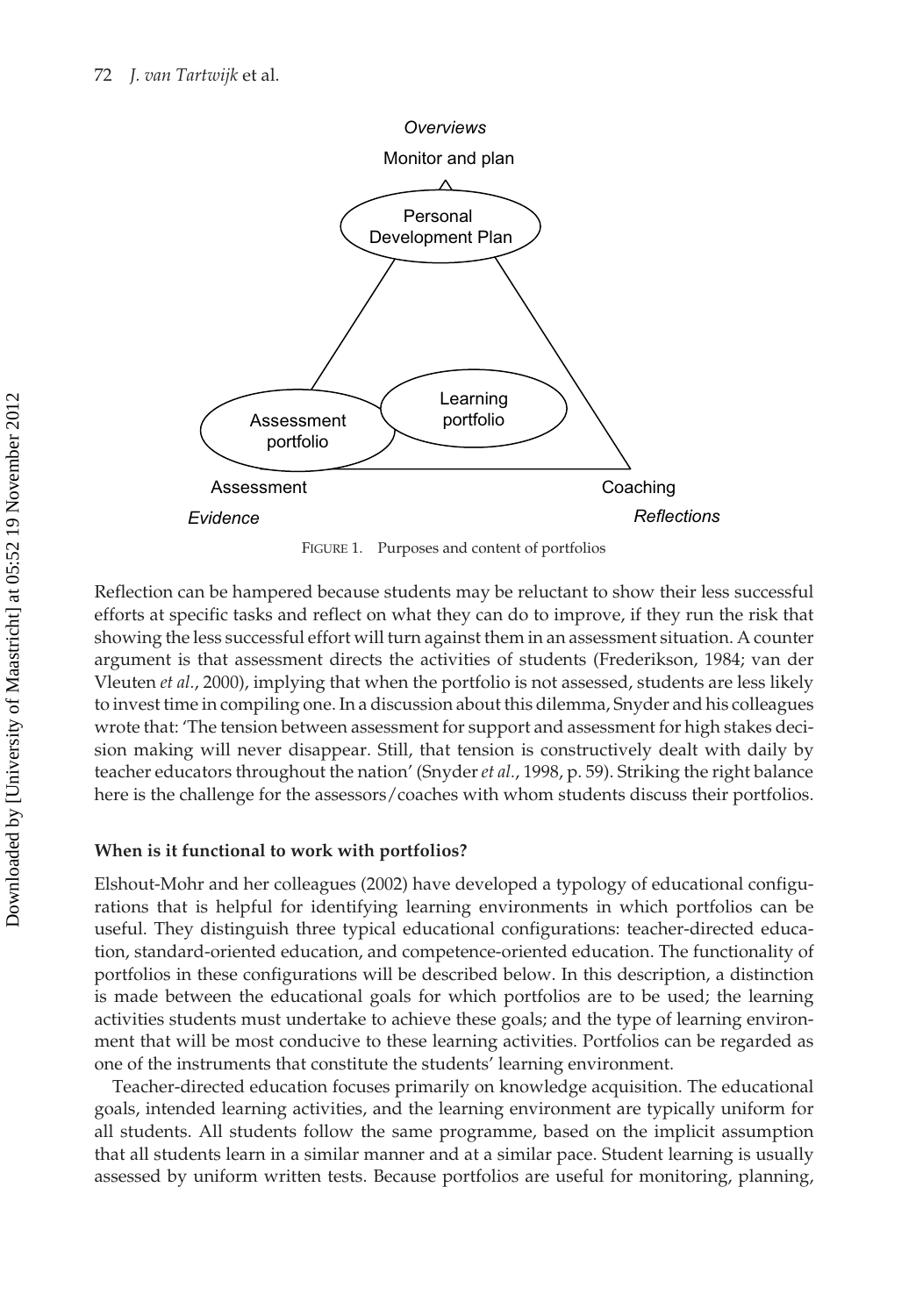discussing and/or assessing the development of individual students, they have no useful role to play in teacher-directed education.

In standard-oriented education, learning goals include writing, research, and communication skills. These goals are usually identical for all students. They are formulated in the form of a fixed set of standards or criteria. However, skill development depends, among other things, upon the individual student's starting competence, abilities and learning style. Students are likely to vary with regard to how, where, and when they practice skills. This requires a flexible learning environment. In this type of learning environment, portfolios can have a useful function in monitoring, planning, and directing students' development and as a stimulus for students to reflect on their development. Although a portfolio could be used for assessment in this configuration, it seems more efficient to have some form of assessment of performance in a standardised situation.

Finally, in competence-oriented education, the learning goals, learning activities, and learning environment can differ for each student. Competence refers to the ability to perform certain tasks in often hectic and complex day-to-day work settings, and this requires successful integration of knowledge, skills, attitudes, and personal characteristics (Stoof *et al*., 2002). There are several ways in which tasks can be completed successfully. Moreover, tasks are performed in different contexts (i.e. learning environments) that vary in nature and difficulty. This means that the difference between success and failure can be subject to debate. An example of competence learning is learning to teach in everyday classrooms. Classroom contexts can vary enormously. One student teacher may teach underprivileged students in a hectic inner-city school, whereas another student teacher may work in a school in a quiet wealthy suburb. With such varying contexts, portfolios can be an excellent instrument for students to show which tasks they have fulfilled in which contexts, how well they have achieved their goals given the circumstances in which they worked, how their competencies are developing over time, how they have reflected on their development, and what actions they have taken to improve their performance. In competence-oriented education, portfolios can be useful not only for monitoring, planning and coaching students' development, but for assessment as well. The assessment instruments used in competence-oriented education should be able to deal with variations in individual student's approaches and circumstances and give students an active role in the assessment process. The portfolio was introduced as an assessment instrument precisely to enable such flexible assessments (Edgerton *et al*., 1991; Shulman, 1998).

The question 'When is it functional to work with portfolios?' can be answered by saying that the more flexible the educational configuration, the more functional a portfolio is likely to be. Reports of successful introductions of portfolios usually originate from the context of teacher education (Freidus, 1998), medical education (Davis *et al.*, 2001), and professional development (Fry *et al.*, 2002), where learning in authentic situations is a key feature of the curriculum and education is aimed at the development of competence. Teacher-directed learning environments often prove to be less fruitful learning environments for working with portfolios (Driessen *et al.*, 2005). For educational policy-makers this should be a warning against introducing a portfolio without first ascertaining that the educational configuration is suited for the envisaged goals.

#### **What conditions must be met to facilitate a successful introduction of portfolios in higher education?**

In the previous sections, it is argued that it is important to tailor portfolios to the intended purposes and to introduce portfolios only in educational configurations in which they serve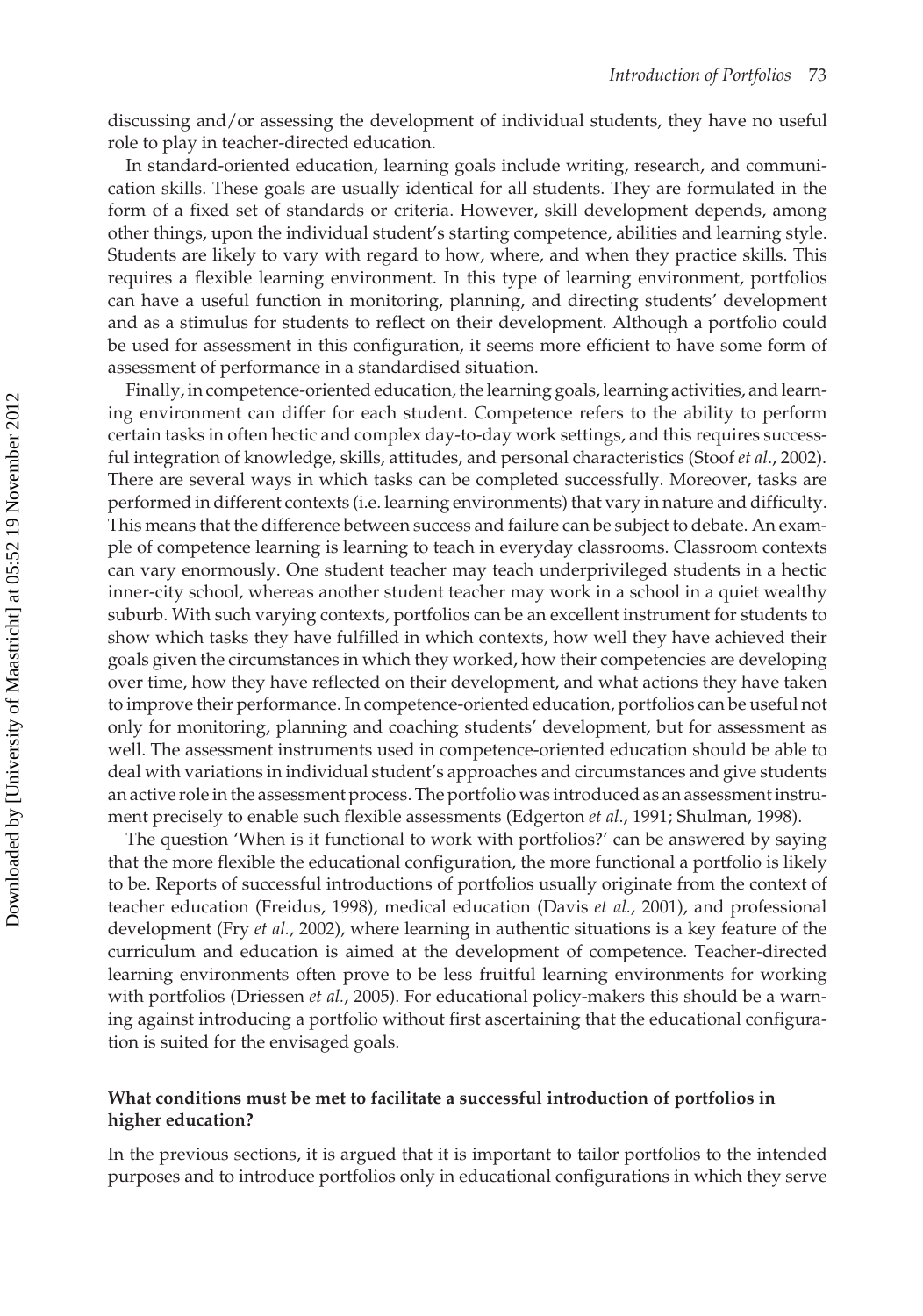a useful purpose. However, this will not suffice to guarantee successful introduction. In the literature on educational change, winning the heart and minds of the people involved, the teachers and students, and the quality of leadership are identified as key factors for lasting educational improvement (Martin *et al.*, 2003Hargreaves & Fink, 2004; Darling-Hammond *et al.*, 2005). For many schools and universities, introducing a portfolio is only one aspect of making a shift to another educational configuration. Making such a shift can cause resistance and asks a lot from the educational leaders. Frustrations are easily projected onto the portfolio as one of the most visible symbols of such innovations. Figure 2 provides a model in which portfolios are presented as part of the learning environment and in which three conditional factors are presented that influence the success of the introduction of portfolios in education: people (the teachers and students), leadership, and infrastructure. The importance of these three conditional factors for a successful introduction of portfolios will now be discussed.

#### *People*

In traditional teacher-directed education, gathering knowledge is regarded as the central goal of education. Introducing educational methods that involve the use of portfolios usually signifies a transfer to another type of educational configuration. In these new educational configurations, teachers are expected to invest more time and effort in coaching students' skills and competence development and in using authentic assessment methods. They will spend less time with theoretical instruction and can rely less on traditional testing (Vermunt, 1995). Almost inevitably, this change in roles and routines will cause uncertainty and evoke resistance (Hammerness *et al*., 2005). Not only does it imply that teachers need to rethink key ideas, practices, and even values, for many teachers it also means that they need to invest in developing new competencies for coaching and assessment. Teachers are more likely to support and invest in these changes if they acknowledge and subscribe to the educational value of the new learning approach, internalise and support the innovation, and are empowered to assume ownership of it. They are more likely to do so, when it is clear to them how the innovations helps solve concrete problems that they have to cope with themselves in their everyday practise (Hargreaves *et al*., 1998; van Veen *et al*., 2005).



FIGURE 2. Model of factors influencing the successful introduction of portfolios in education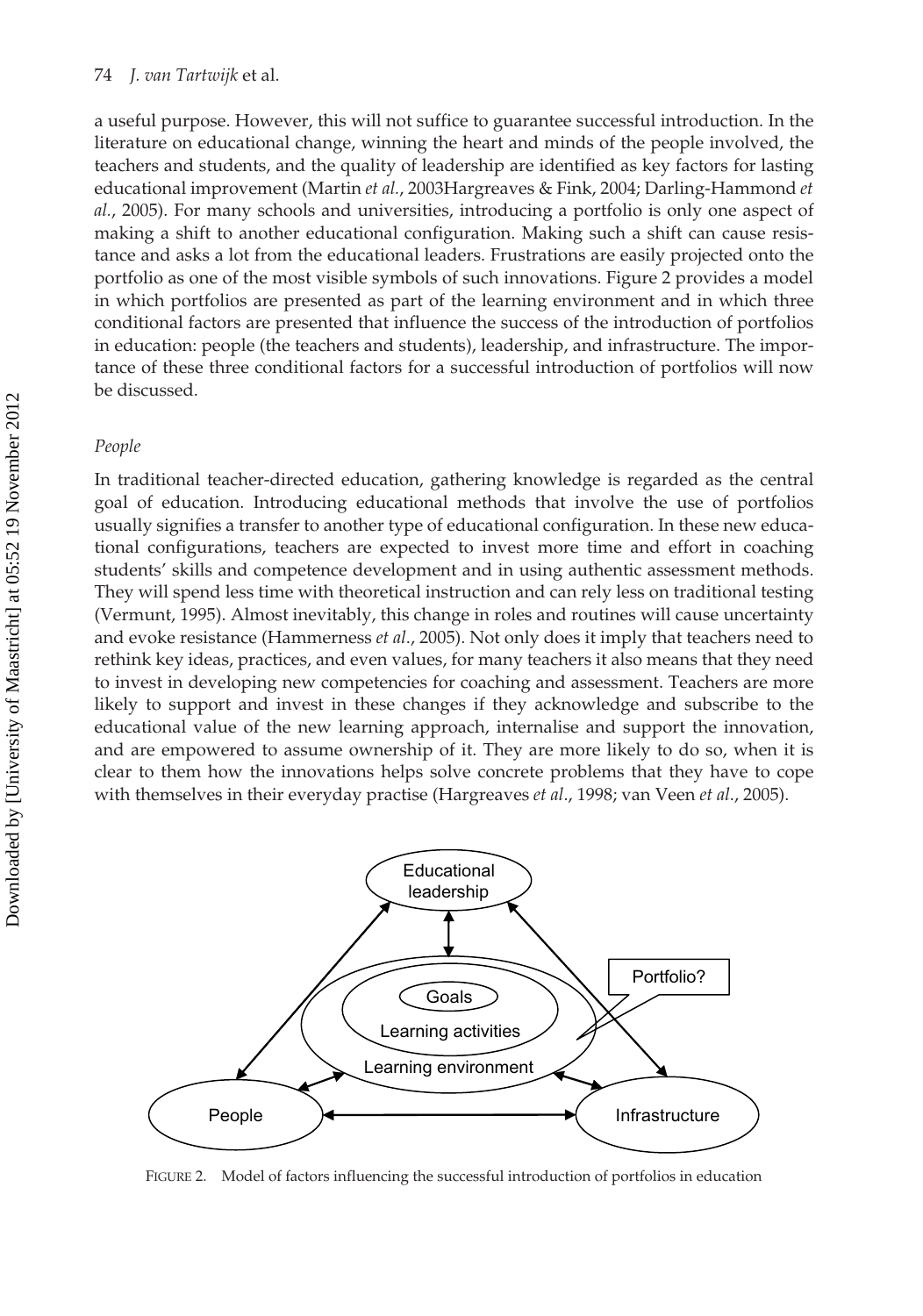In many educational innovations that involve the use of a portfolio, attention tends to be focused on the portfolio as a technical instrument and less attention is being paid to the problems it is supposed to solve or the new possibilities it may generate. The portfolio is, as it were, the face of the educational innovation. As a consequence, resistance to the innovation is likely to be projected onto the portfolio. This risk can be reduced if teachers are involved in educational innovations at an early stage of decision-making. They are more likely to support and invest in working with a portfolio if they have chosen to work with this instrument themselves because they understand and endorse the educational innovation and the role of the portfolio in the new educational configuration. From this perspective, the option should be kept open of not using a portfolio when a better alternative is found. Teachers who have a say in the choice for working with portfolios will be more strongly committed and will be more prepared to look for solutions and are less likely to lay the instrument aside when problems and inevitable design faults in the curriculum and the portfolio show up.

In the literature on educational change the importance of teachers as change agents is emphasised (Darling-Hammond *et al*., 2005; van Veen *et al*., 2005) but the input of students is crucial too. The successful introduction of a portfolio in education also depends on how much time and energy students are willing to invest in developing a portfolio. In general, students will only put effort into portfolios if this effort is rewarded in some way. The most obvious reward is that the portfolio is graded. In education, a very strong relation exists between summative assessment and learning: assessment drives student learning (Frederiksen, 1984; Black & Williams, 1998; Driessen & van der Vleuten, 2000; van der Vleuten *et al*., 2000).

Although assessment influences whether students will accept and put effort into the portfolio, assessment in itself is not enough. For students, developing a portfolio implies putting a lot of effort into making their development visible. Thus, it is very frustrating for them if they discover that nobody takes a good look at the result of all their hard work. Coaches who take an interest in the students and their portfolios have been found to be a key factor in students' appreciation of working with portfolios (Freidus, 1998; Pearson & Heywood, 2004; Tigelaar *et al.*, 2006).

A last condition related to student support, is students' understanding of the reasons for developing a portfolio and of what working with portfolios entails. Experience has shown that, although in theory portfolios can have a clear function in education, in practice the introduction of portfolios often leads to confusion (Anderson & DeMeulle, 1998; Darling, 2001). Most students are used to traditional teacher-centered education when they start working with a portfolio for the first time. Darling reports an interview with a student who found the idea of a portfolio so alien to her previous experience 'that it was intimidating' (Darling, 2001, p. 114). Clear instructions, for instance using analogies with the aim to relate portfolios to students' existing frames of reference, are important. Examples of portfolios and assistance of students who have experience with portfolios can also help students get the idea of the portfolio.

#### *Educational leadership*

Commitment by educational leaders is another vital condition for the successful introduction of portfolios. In a study on perceptions of leadership in academic contexts, Martin *et al.* (2003) found that the quality of student learning is affected by the way leadership is constituted and experienced in academic contexts. A group of educational leaders was identified who were successful in stimulating their teachers to adopt a student-focused approach to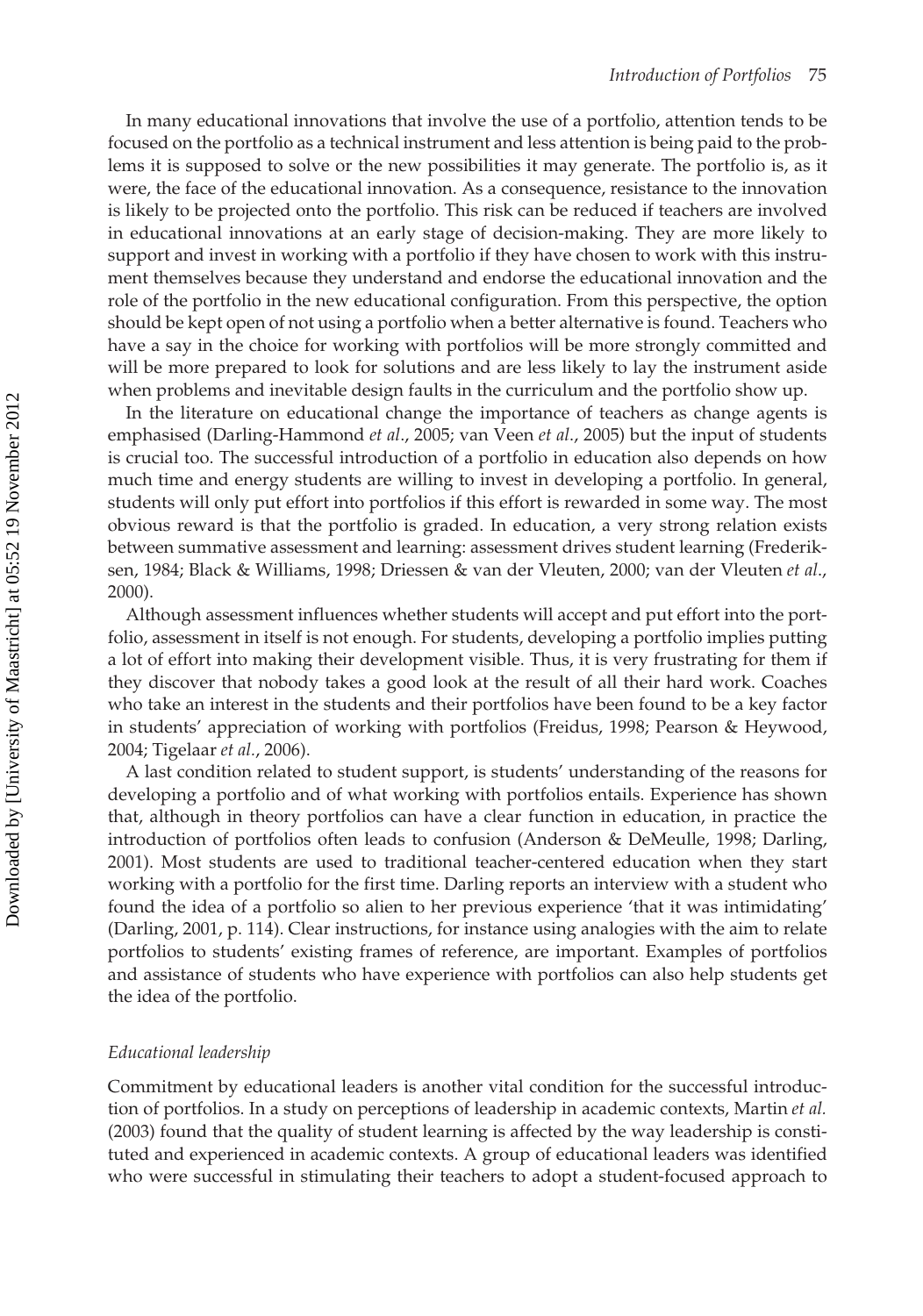teaching. A characteristic of these educational leaders is that they do not impose changes but discuss and negotiate these changes with the teachers: but discussing and negotiating alone is not enough. Commitment is also reflected in the allocation of sufficient financial resources to ensure that the intended changes can actually be implemented. Herman and Winters (1994) even emphasised that a huge scale of investment is necessary to help teachers develop the skills needed to make an educational success of portfolios. When educational innovations ask teachers to change their roles and routines, these teachers must know that they can rely on educational leaders who support and value their commitment in every respect (Malden, 1994; van Veen, 2003).

#### *Infrastructure*

An increasing number of educational institutions are choosing to work with electronic rather than paper portfolios. The first reason for this preference for electronic over paper portfolios is related to infrastructure: paper portfolios are difficult to store and transport because of their bulk (Wolf, 1991). Imagine a teacher who needs to take more than 25 paper portfolios home! Furthermore, there is generally only one copy available of a paper portfolio. Whenever students give their paper portfolios to teachers or assessors, they are literally letting them go out of their hands. Not only do they run the risk of the portfolio getting lost but it also makes it more difficult for them to prepare for discussion of their portfolio. The second reason for the choice of an electronic portfolio is related to content. An advantage of an electronic portfolio can be that, with the aid of hyperlinks, it is easier to make connections between evidence, overviews, and reflections (van Tartwijk *et al*., 2003). The combination of evidence, overviews, and reflections creates a richer picture of students' work and development than these types of content in isolation. Evidence is easier to interpret when there is a link to an overview that shows in which context and phase of a student's development it was collected. Reflections can be supported by links to evidence. Overviews are more lively and meaningful when supported by materials and students' reflections on their development.

Inevitably, there are disadvantages as well. Electronic portfolios can only be used by students and teachers who have sufficient skills in handling the software and hardware, and, even more importantly, electronic portfolios make significant demands on the technical infrastructure. Nowadays a number of dedicated portfolio-programs are available. These programs can take away many of the infrastructural problems and are usually very user-friendly. Another option is to use standard word-processors or HTML-editors, preferably the ones that students and teachers are familiar with (Gibson & Barrett, 2003). Such standard software tools have disadvantages from the perspective of managing access to the portfolio using the internet, but they usually provide all the options students need to produce a portfolio that works well and looks great. Because students have more freedom in creating their portfolio and can give their portfolio a personal touch and tailor it to their personal circumstances, they are more likely to assume ownership of the portfolio and do not regard it as something that is imposed on them. This is likely to motivate them to invest time in their portfolios. Here again, there is a downside: too much 'personal touch' may result in a portfolio that lacks focus and cohesion. Therefore, students should not change the basic structure of their electronic portfolio and remember that it has to be navigable.

#### **Concluding remarks**

Common to all portfolios is that they fulfil a role in learning environments that challenge and stimulate students to act as active and self-directed learners in a (dynamic) learning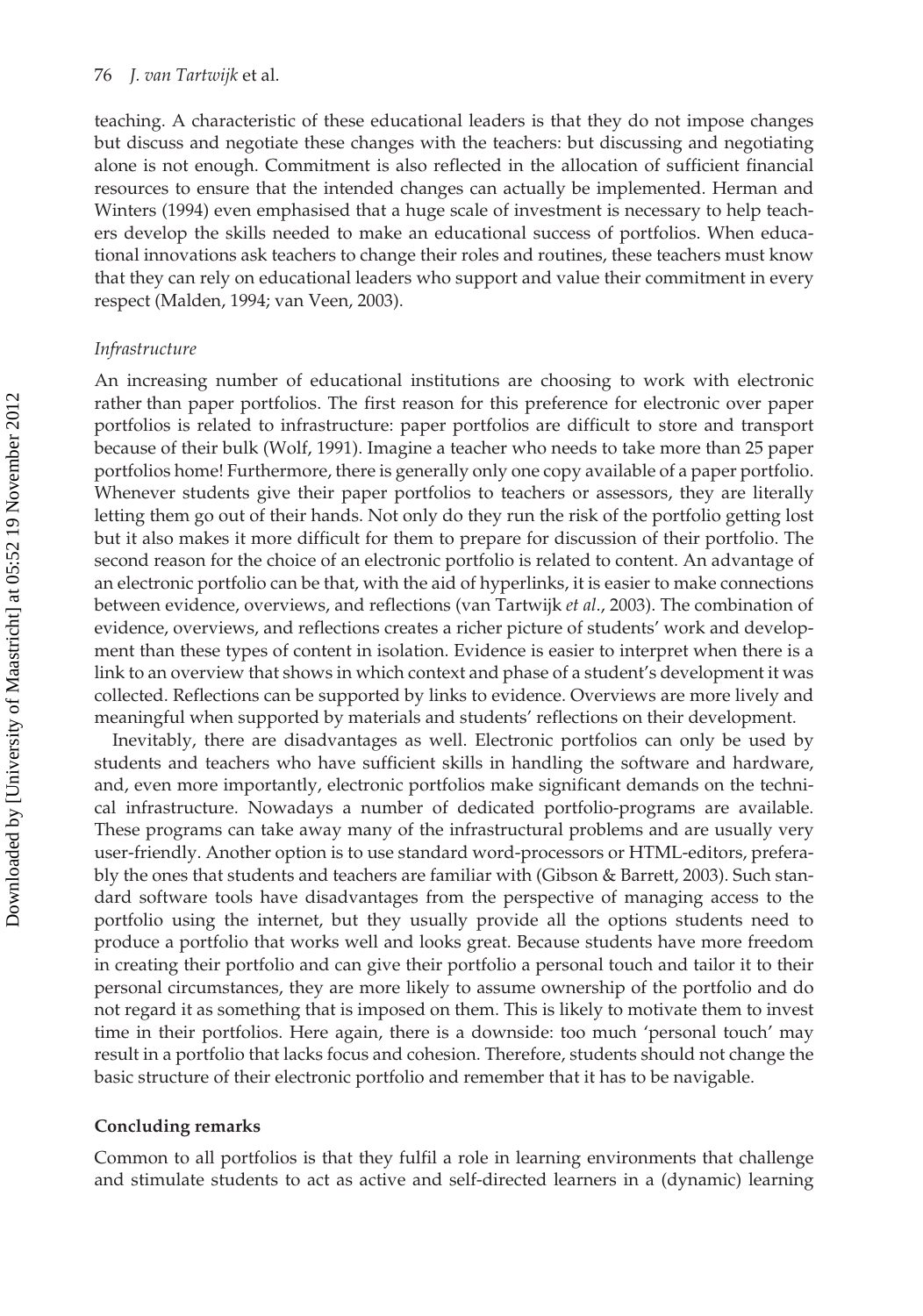context that requires authentic and complex professional tasks. Portfolios have great potential for fostering the success of new educational approaches that highlight the students' development. At the same time, portfolios are highly vulnerable to adverse effects and without careful thought and preparation portfolio projects may easily flounder and fail. The introduction of portfolios is often plagued by mistakes and misunderstandings. Resistance to change is easily projected onto the portfolio.

Potential users are well advised to first formulate a coherent vision of the new educational mission and to put considerable energy into building general commitment. Only when this stage has been successfully completed does it make sense to develop a portfolio that is carefully tailored to goals that are aligned with the educational vision. Taking this route to portfolio use will prevent false starts, wasted time and money, and disappointment and frustration. Scrupulous preparation will not only help to steer clear of pitfalls; most importantly, it will help to secure the valuable and unique contribution that portfolios can make to sustainable and effective educational innovations. The elements discussed in this paper can help to make the required careful considerations for successful portfolio implementation.

#### **References**

- ANDERSON, R. S. & DEMEULLE, L., 1998, 'Portfolio use in twenty-four teacher education programs', *Teacher Education Quarterly,* 25(1), pp. 23–32.
- BAUME, D. & YORKE, M., 2002, 'The reliability of assessment by portfolio on a course to develop and accredit teachers in higher education', *Studies in Higher Education,* 27(1), pp. 7–25.
- BIRD, T., 1990, 'The schoolteacher's portfolio: an essay on possibilities', in: MILLMAN, J. & DARLING-HAMMOND, L. (Eds) *The new handbook of teacher evaluation: assessing elementary and secondary school teachers* (Newbury Park, CA, Corwin Press).
- BLACK, P. & WILLIAM, D., 1998, 'Assessment and classroom learning', *Assessment in Education: Principles, Policy & Practice,* 5(1), 7–74.
- CARROLL, J. A., POTTHOFF, D. & HUBER, T., 1996, 'Learnings from three years of portfolio use in teacher education', *Journal of Teacher Education,* 47(4), pp. 253–62.
- DARLING, L. F., 2001, 'Portfolio as practice: the narratives of emerging teachers', *Teaching and Teacher Education,* 17(1), pp. 107–21.
- DARLING-HAMMOND, L., PACHECO, A., MICHELLI, N., LEPAGE, P., HAMMERNESS, K. & YOUNGS, P., 2005, 'Implementing curriculum renewal in teacher education: managing organizational and policy change', in DARLING-HAMMOND, L., BRANSFORD, L., LEPAGE, P., HAMMERNESS, K. & DUFFY, H. (Eds) *Preparing teachers for a changing world: what teachers should learn and be able to do* (San Francisco, Jossey-Bass).
- DAVIS, M. H., FRIEDMAN, B. D. M., HARDEN, R. M., HOWIE, P., KER, J., MCGHEE, C., PIPPARD, M. J. & SNADDEN, D., 2001, 'Portfolio assessment in medical students' final examinations', *Medical Teacher,* 23(4), pp. 357–66.
- DRIESSEN, E. W. & VAN DER VLEUTEN, C. P. M., 2000, 'Matching student assessment to problem based learning: lessons from experience in a law faculty', *Studies in Continuing Education,* 22(2), pp. 235–48.
- DRIESSEN, E. W., VAN TARTWIJK, J., VERMUNT, J. D. & VAN DER VLEUTEN, C. P. M., 2003, 'Use of portfolio in early undergraduate medical training', *Medical Teacher,* 25(1), pp. 18–23.
- DRIESSEN, E. W., VAN TARTWIJK, J., OVEREEM, K., VERMUNT, J. D. & VAN DER VLEUTEN, C. P. M., 2005, 'Conditions for successful reflective use of portfolios', *Medical Education,* 39(12), pp. 1230–35.
- EDGERTON, R., HUTCHINGS, P. & QUINLAN, K., 1991, *The teaching portfolio: capturing the scholarship in teaching* (Washington DC, American Association for Higher Education).
- ELSHOUT-MOHR, M., OOSTDAM, R. & OVERMAAT, M., 2002, 'Student assessment within the context of constructivist educational settings', *Studies in Educational Evaluation,* 28(4), pp. 369–90.
- FREDERIKSEN, N., 1984, 'The real test bias: influences of testing on teaching and learning', *American Psychologist,* 39(3), pp. 193–202.
- FREIDUS, H., 1998, 'Mentoring portfolio development', in LYONS, N. (Ed.) *With portfolio in hand: validating the new teacher professionalism* (New York, Teachers College Press).
- FRY, H., DAVENPORT, E. S., WOODMAN, T. & PEE, B., 2002, 'Developing progress files: a case study', *Teaching in Higher Education,* 7(1), pp. 97–111.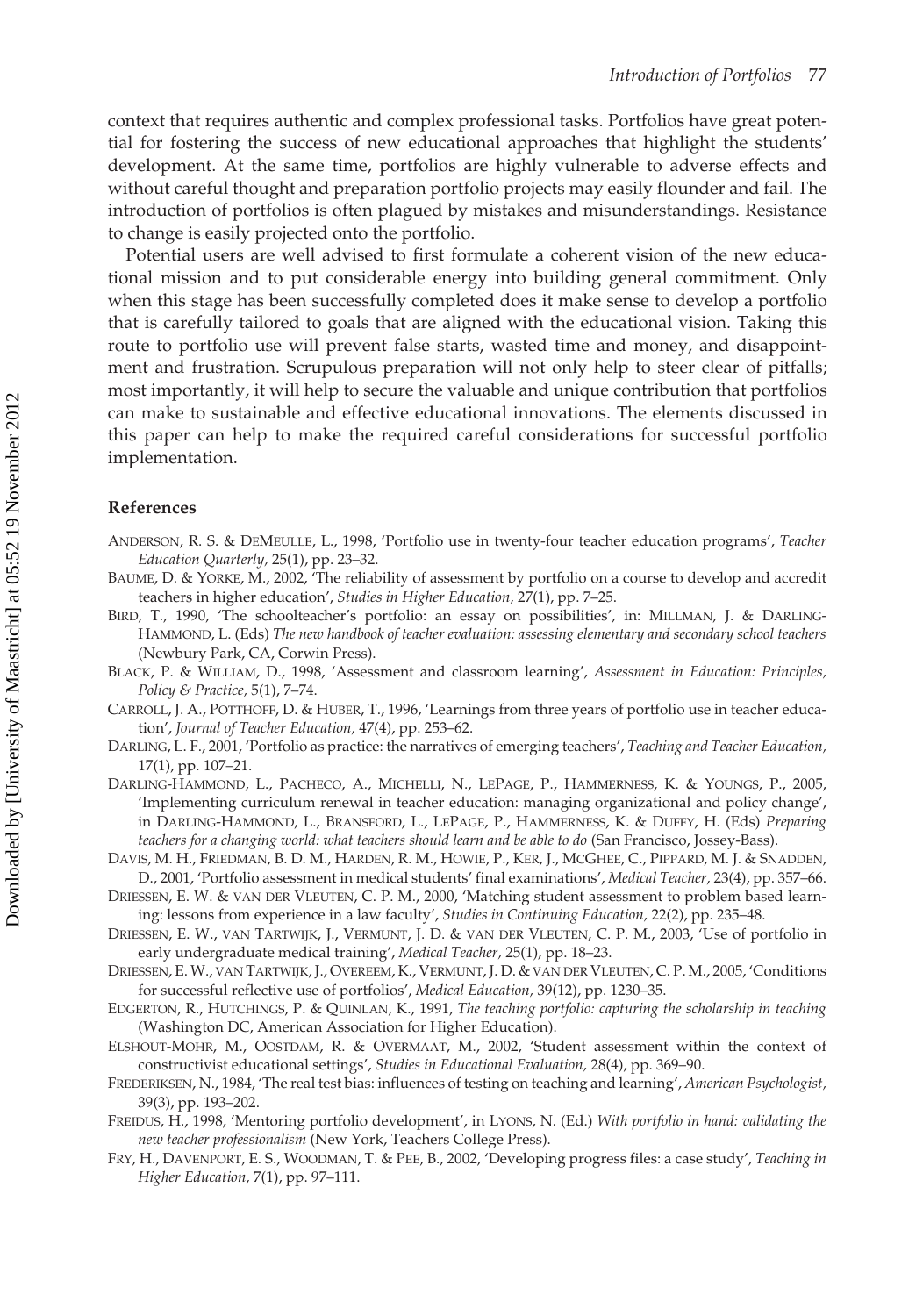- GIBSON, D. & BARRETT, H., 2003, 'Directions in electronic portfolio development', *Contemporary Issues in Technology and Teacher Education,* 2(4), pp. 559–76.
- HAMMERNESS, K., DARLING-HAMMOND, L., BRANSFORD, J., BERLINER, D. C., COCHRAN-SMITH, M., MCDONALD, M. & ZEICHNER, K., 2005, 'How teachers learn and develop', in: DARLING-HAMMOND, L., BRANSFORD, L., LEPAGE, P., HAMMERNESS, K. & DUFFY, H. (Eds) *Preparing teachers for a changing world: what teachers should learn and be able to do* (San Francisco, Jossey-Bass).
- HARGREAVES, A. & FINK, D., 2004, 'The seven principles of sustainable leadership', *Educational Leadership,* April, pp. 8–13.
- HARGREAVES, A., LIEBERMAN, A., FULLAN, M. & HOPKINS, D. (Eds), 1998, *International handbook of educational change* (Dordrecht, Kluwer Academic Publishers).
- HERMAN, J. L. & WINTERS, L., 1994, 'Portfolio research: a slim collection', *Educational Leadership,* 52(2), pp. 48–55.
- JÄRVINEN, A. & KOHONEN, V., 1995, 'Promoting professional development in higher education through portfolio assessment', *Assessment and Evaluation in Higher Education,* 20(1), pp. 25–36.
- KEESEN, F., WUBBELS, T., VAN TARTWIJK, J. & BOUHUYS, P., 1996, 'Preparing university teachers in the Netherlands: issues and trends', *Journal of Academic Development,* 2(1), pp. 8–16.
- KLENOWSKI, V., 2002, *Developing portfolios for learning and assessment* (London, Routledge/Falmer).
- KORETZ, D., 1998, 'Large-scale portfolio assessments in the US: evidence pertaining to the quality of measurement', *Assessment in Education: Principles, Policy & Practice,* 5(3), pp. 309–34.
- KORTHAGEN, F. A. J., KESSELS, J., KOSTER, B., LAGERWERF, B. & WUBBELS, T., 2001, *Linking practice and theory: the pedagogy of realistic teacher education* (Mahwah, NJ, Lawrence Erlbaum Associates).
- LYONS, N., 1998, 'Introduction', in: LYONS, N. (Ed.) *With portfolio in hand: validating the new teacher professionalism* (New York, Teachers College Press).
- MALDEN, B., 1994, 'The micropolitics of education: mapping the multiple dimensions of power relations in school policies', *Journal of Educational Policy,* 9(5–6), pp. 147–67.
- MARTIN, E., TRIGWELL, K., PROSSER, M. & RAMSDEN, P., 2003, 'Variations in the experience of leadership of teaching in higher education', *Studies in Higher Education,* 28(3), pp. 247–59.
- MATHERS, N. J., CHALLIS, M. C., HOWE, A. C. & FIELD, N. J., 1999, 'Portfolios in continuing medical education—effective and efficient?' *Medical Education,* 33(7), pp. 521–30.
- OERMANN, M. H., 2002, 'Developing a professional portfolio in nursing', *Orthopaedic Nursing,* 21(2), pp. 73–78.
- PEARSON, D. J. & HEYWOOD, P., 2004, 'Portfolio use in general practice vocational training: a survey of GP registrars', *Medical Education,* 38(1), pp. 87–95.
- PETERSON, K. D., 1995, *Teacher evaluation: a comprehensive guide to new directions and practices* (Thousand Oaks, CA, Corwin Press).
- SELDIN, P., 1997, *The teaching portfolio: a practical guide to improved performance and tenure/promotion decisions* (2nd edn) (Bolton, MA, Anker).
- SHULMAN, L. S., 1998, 'Teacher portfolios: a theoretical activity', in: LYONS, N. (Ed.) *With portfolio in hand: validating the new teacher professionalism* (New York, Teachers College Press).
- SNADDEN, D. & THOMAS, M., 1998, 'The use of portfolio learning in medical education', *Medical Teacher,* 20(3), pp. 192–99.
- SNADDEN, D., CHALLIS, M. & THOMAS, M., 1999, *Portfolio-based learning and assessment: the use of portfolio-based learning in medical education,* No. 11 (Dundee, University of Dundee).
- SNYDER, J., LIPPINCOTT, A. & BOWER, D., 1998, The inherent tensions in the multiple uses of portfolios in teacher education, *Teacher Education Quarterly,* 25(1), pp. 45–60.
- SPANDEL, V., 1997, 'Reflections on portfolios', in: PHYE, G. D. (Ed.) *Handbook of academic learning: construction of knowledge* (pp. 573–91) (San Diego, Academic Press).
- STOOF, A., MARTENS, R. L., VAN MERRIËNBOER, J. & BASTIAENS, T. J., 2002, 'The boundary approach of competence: a constructivist aid for understanding and using the concept of competence', *Human Resource Development Review,* 1(3), pp. 345–65.
- TIGELAAR, D. E. H., DOLMANS, D. H. J. M., WOLFHAGEN, H. A. P. & VAN DER VLEUTEN, C. P. M., 2004, 'Using a conceptual framework and the opinion of portfolio experts to develop a teaching portfolio prototype', *Studies in Educational Evaluation,* 30(4), pp. 305–21.
- TIGELAAR, D. E. H., DOLMANS, D. H. J. M., DE GRAVE, W. S., WOLFHAGEN, H. A. P. & VAN DER VLEUTEN, C. P. M., 2006, 'Participants opinions about the usefulness of a teaching portfolio', *Medical Education,* 40(4), pp. 371–78.
- VAN DER VLEUTEN, C. P. M., DOLMANS, D. H. J. M. & SCHERPBIER, A. J. J. A., 2000, 'The need for evidence in education', *Medical Teacher,* 22(3), pp. 246–50.